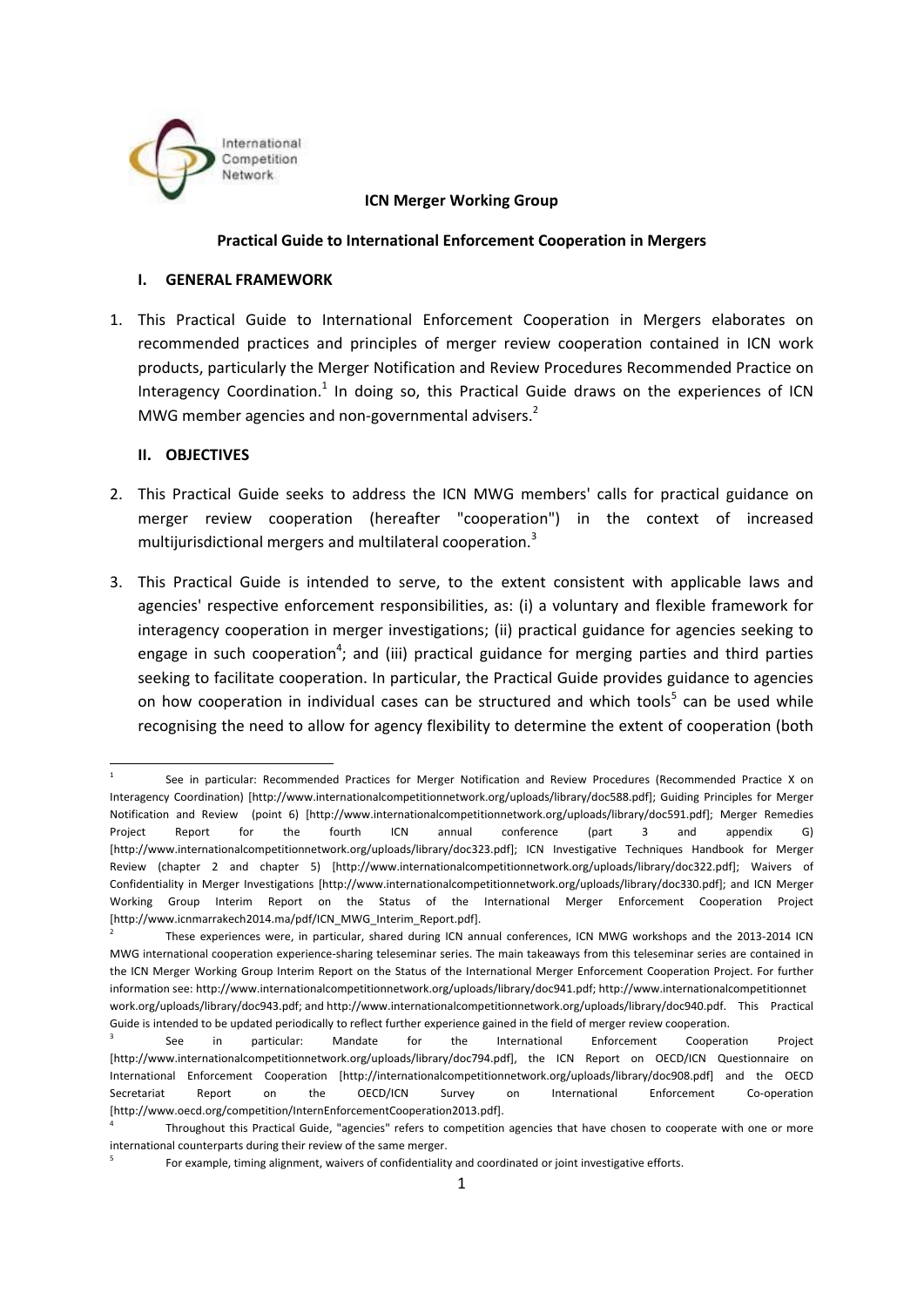in terms of the agencies involved in that cooperation as well as the intensity of cooperation between those agencies).

# **III. OVERARCHING PRINCIPLES**

4. Cooperation may be beneficial for agencies as well as merging parties and third parties<sup>6</sup> as it can:

(i) help to promote consistent outcomes<sup>7</sup>;

(ii) increase investigative efficiency by reducing unnecessary duplication of work, delays and burdens for parties and agencies;

(iii) reduce gaps in information available to agencies and lead to more informed agency decision making and enhanced analytical robustness;

(iv) help to promote convergence, both in the analysis of specific cases as well as more generally, in relation to principles applicable to all mergers; and

(v) increase familiarity between agencies and mutual understanding of their merger review processes, which in turn may help foster trust and aid future cooperation.

- 5. Cooperation in merger review is voluntary. While agencies are generally encouraged to cooperate in the review of mergers that may raise competitive issues of common concern in their jurisdictions, agencies have full discretion to decide whether to cooperate. Cooperation does not limit an agency's ability to make enforcement decisions independently.
- 6. The need for and utility of cooperation varies from case to case depending on the facts and issues raised by a particular merger. Agencies have full discretion to determine the extent of cooperation throughout the process. There may be various reasons for differing extents of cooperation; such as differences in the impact of the merger on the jurisdictions involved as well as differences in procedural rules, the scope or the timing of investigations or agency resources.
- 7. Cooperation between agencies is especially beneficial in cases that raise competitive issues of common concern. These may be cases which raise *prima facie* competition concerns in global markets or in cross-border regional markets. Cooperation may also be beneficial in cases raising *prima facie* competition concerns in national markets or separate regional markets where the remedies may be overlapping or where remedies accepted by one jurisdiction may impact another jurisdiction.
- 8. Significant flexibility exists in the way agencies may seek to cooperate with each other. The extent of cooperation may vary from case to case, ranging from less extensive cooperation (for example, keeping each other informed on the stages of the investigation or having general discussions on substantive issues such as market definition or theory of harm) to more extensive cooperation. More extensive cooperation may involve, for example, detailed discussions on

<sup>1</sup> 

Merging parties and third parties are hereafter referred to collectively as "parties".<br>The precise outcomes of the review of each of the different agencies in a given case are dependent on various factors, including the impact of the merger in each jurisdiction and each jurisdiction's merger review laws and procedures.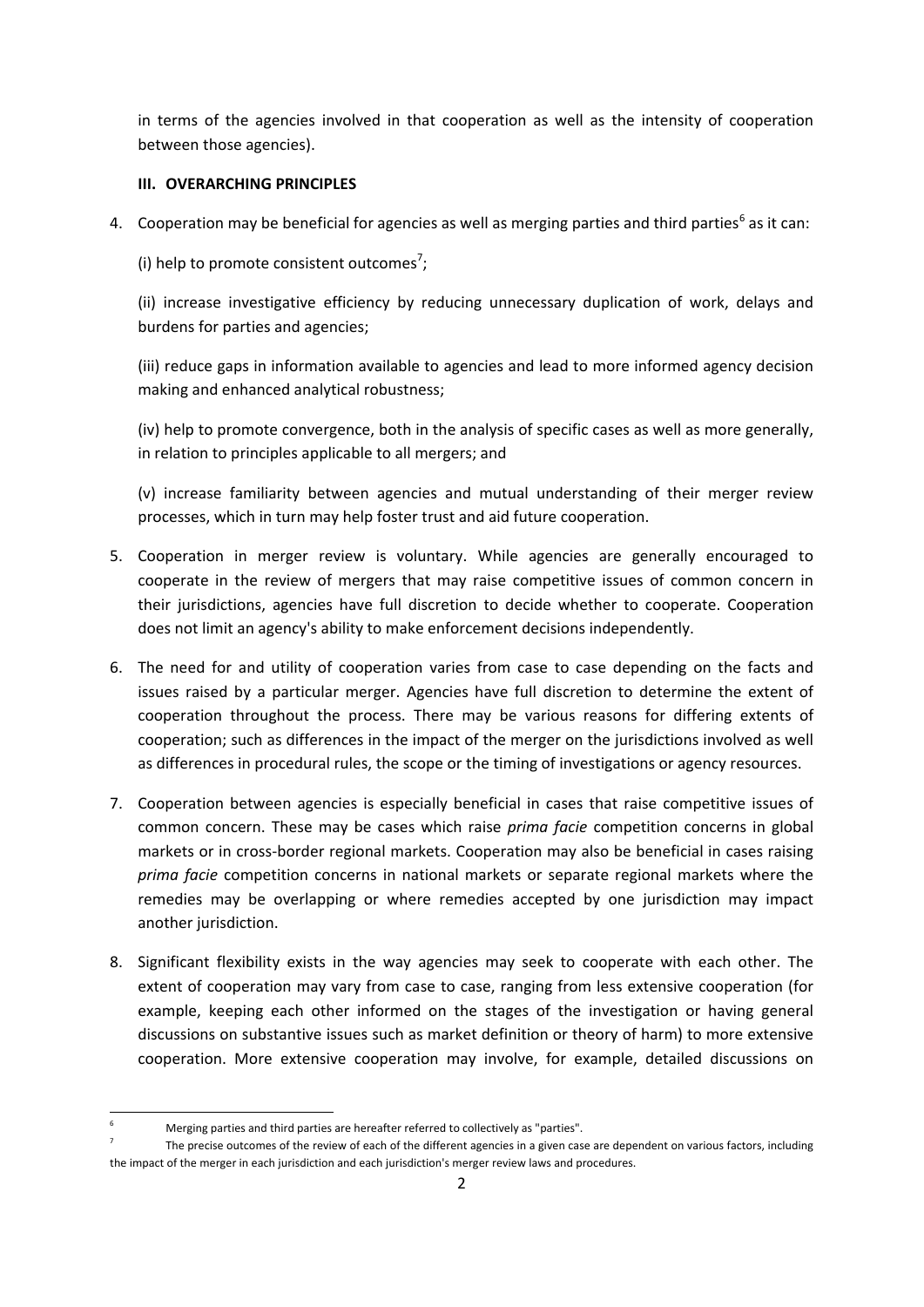substantive issues including evidence gathered or coordination on remedy design and implementation on the basis of waivers of confidentiality ("waivers"), where applicable.

- 9. When, in a given case, an agency chooses to engage in cooperation with more than one agency, the extent of that agency's cooperation with the different agencies may vary. Cooperation with some agencies could involve less extensive cooperation, whilst cooperation with other agencies may be more extensive. Cooperation may, in light of the specifics of the merger under review and to the extent consistent with applicable rules, involve one agency taking on an informal coordinating role for aspects of the review, for example in relation to discussions on remedies.
- 10. Parties have the ability to facilitate cooperation. A party's decision not to facilitate cooperation does not prejudice an investigation. However, the more extensive types of cooperation may depend, to a considerable extent, on parties' active engagement and goodwill.<sup>8</sup> In instances where active engagement by parties is required to enable more extensive cooperation, it may be beneficial for agencies to explain the benefits of such cooperation and how parties may facilitate it.
- 11. Effective cooperation between agencies is supported by mutual trust and an understanding of each other's legal frameworks and investigative processes.<sup>9</sup> Agencies may find it useful to have discussions or share informational materials about their respective processes, particularly where the agencies do not cooperate frequently. Explanations of investigative practices, timetables, procedures and confidentiality rules increase transparency and mutual understanding and can therefore help make cooperation more effective. Agencies that engage in recurring cooperation may find it useful to develop their own agency-to-agency protocols for cooperation based on their experiences.<sup>10</sup>

*Practical example 1:*

*Varying degrees of cooperation with different agencies regarding the same transaction*

*The European Commission's ("Commission") cooperation with other agencies in the Thermo Fisher Scientific/Life Technologies case11:* 

**.** 

<sup>8</sup> See for example section IV.3 of this Practical Guide on Timing Alignment.

<sup>9</sup> To learn about merger control in ICN member jurisdictions, agencies and merging parties may consult the ICN Merger Notification and Procedures templates at: http://www.internationalcompetitionnetwork.org/workinggroups/current/merger/templates.aspx. These templates provide background on the reviewing jurisdiction's merger review legal framework and procedures.<br>10 See Recommended Practice X on Interagency Coordination (point B, comment 2) of the Recommended Practices for Merger

Notification and Review Procedures. Formal cooperation agreements or other agency-to-agency protocols are not a necessary precondition for agencies to cooperate. Examples of agency-to-agency protocols for cooperation include the US-EU Merger Working Group Best Practices on Cooperation in Merger investigations (as revised in 2011) (available at: http://ec.europa.eu/competition/mergers/legislation/best\_practices\_2011\_en.pdf) and the Canada-US Merger Working Group Best Practices on Cooperation in Merger investigations (2014) (available at: http://www.competitionbureau.gc.ca/eic/site/cbbc.nsf/vwapj/Canada-US-Best-Practices-en-2014-03-25.pdf/\$file/Canada-US-Best-Practices-en-2014-03-25.pdf).

<sup>11</sup> M. 6944 – Thermo Fisher Scientific/Life Technologies, European Commission Decision of 26 November 2013 (conditional clearance in phase I). Press release: http://europa.eu/rapid/press-release\_IP-13-1167\_en.htm.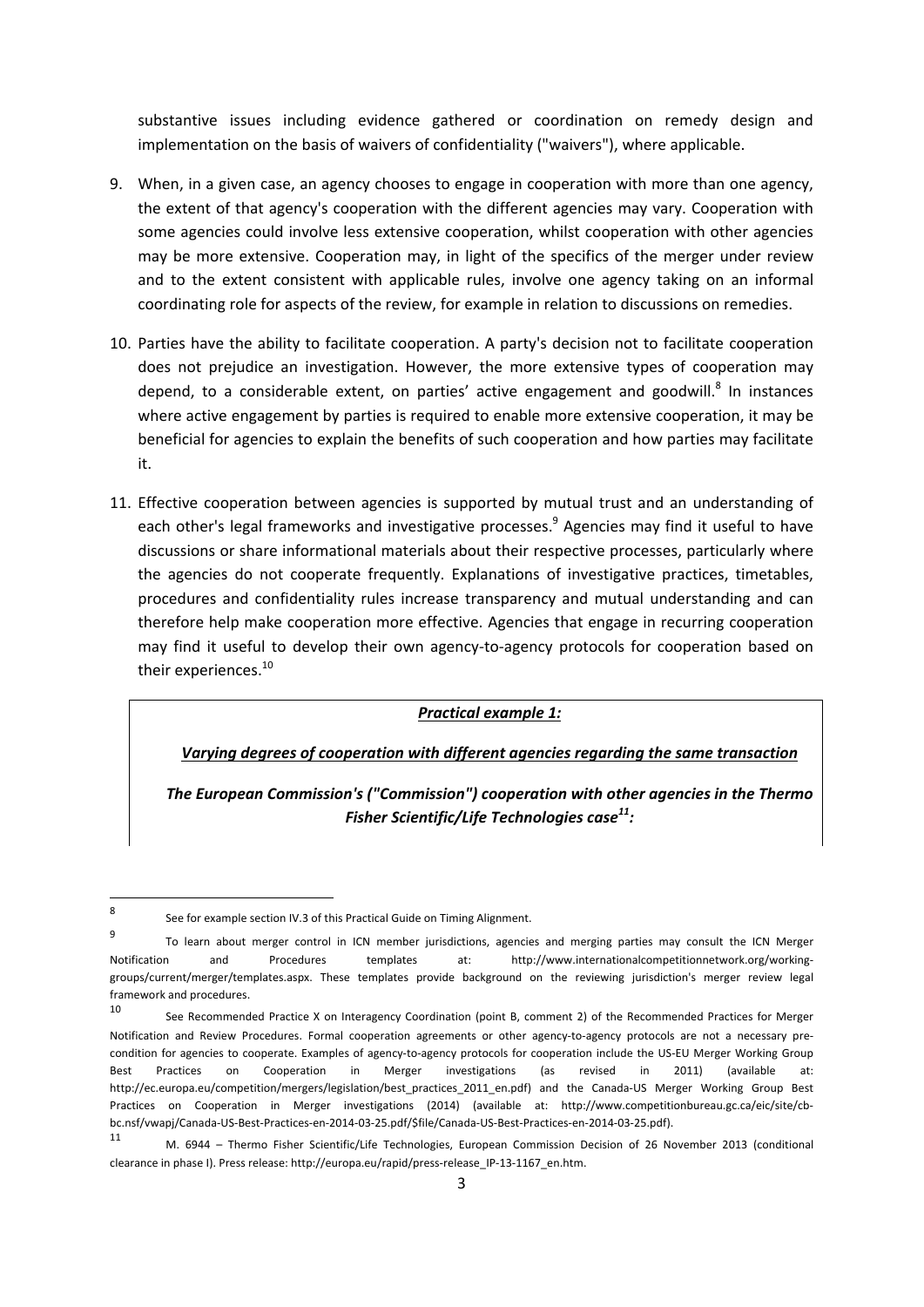- *The Commission's investigation of the complex life sciences markets affected by the transaction was conducted in cooperation with several competition authorities worldwide, notably: the US Federal Trade Commission, the Canadian Competition Bureau, the Australian Competition and Consumer Commission, the Commerce Commission of New Zealand, the Japan Fair Trade Commission, the Fair Trade Commission of the Republic of Korea and the Ministry of Commerce of the People's Republic of China.*
- *The degree of intensity of the Commission's cooperation with these different agencies varied; ranging from less intense cooperation with some agencies to close coordination with others. While cooperation generally involved keeping each other informed on process (particularly, on expected timelines and state of play of the respective investigations) as well as comparative discussions of agency considerations and findings on substantive aspects (including theories of harm, product and geographic market definition and market dynamics), the Commission's cooperation with some of the agencies went beyond this (and involved, for example, exchange of documents which included confidential information and coordination in relation to remedy design and implementation on the basis of waivers). This dialogue helped agencies achieve a similar understanding of substantive aspects - similar concerns were identified and addressed through remedies. Cooperation on remedy design and implementation also helped avoid conflicting outcomes.*
- *This case demonstrates that agencies may opt for different degrees of cooperation in the same case. The more extensive cooperation that may take place between some agencies does not necessarily prescribe the appropriate degree of intensity of cooperation between all agencies involved in the review of the same transaction.*

#### **IV. COMMUNICATION, TIMING ALIGNMENT AND INFORMATION SHARING**

#### **1. Initial contacts**

- 12. During initial communications with merging parties, an agency should consider asking the merging parties to indicate which other jurisdictions are reviewing or are expected to review the transaction. Agencies may request this information in the merger notification form or may ask the merging parties directly.
- 13. Initial contacts between agencies can be useful to determine the timing and status of the respective reviews and the impact of the merging parties' timing of notifications on the potential for cooperation. Agencies can use the information provided in initial contacts to assess whether, and to what extent, cooperation is likely to be useful in that particular case. Initial contacts may be used to discuss the potential scope and depth of cooperation appropriate to the particular case as well as the need for and frequency of additional contacts. Agencies may also seek to agree on a tentative timetable for regular communication, taking into account the nature and timing of the merger review.
- 14. Agencies seeking to cooperate should initiate contact with one another as early on as possible and even prior to the merger notification, where possible in light of applicable rules. Early contact may allow agencies to better align review timetables (to allow for more meaningful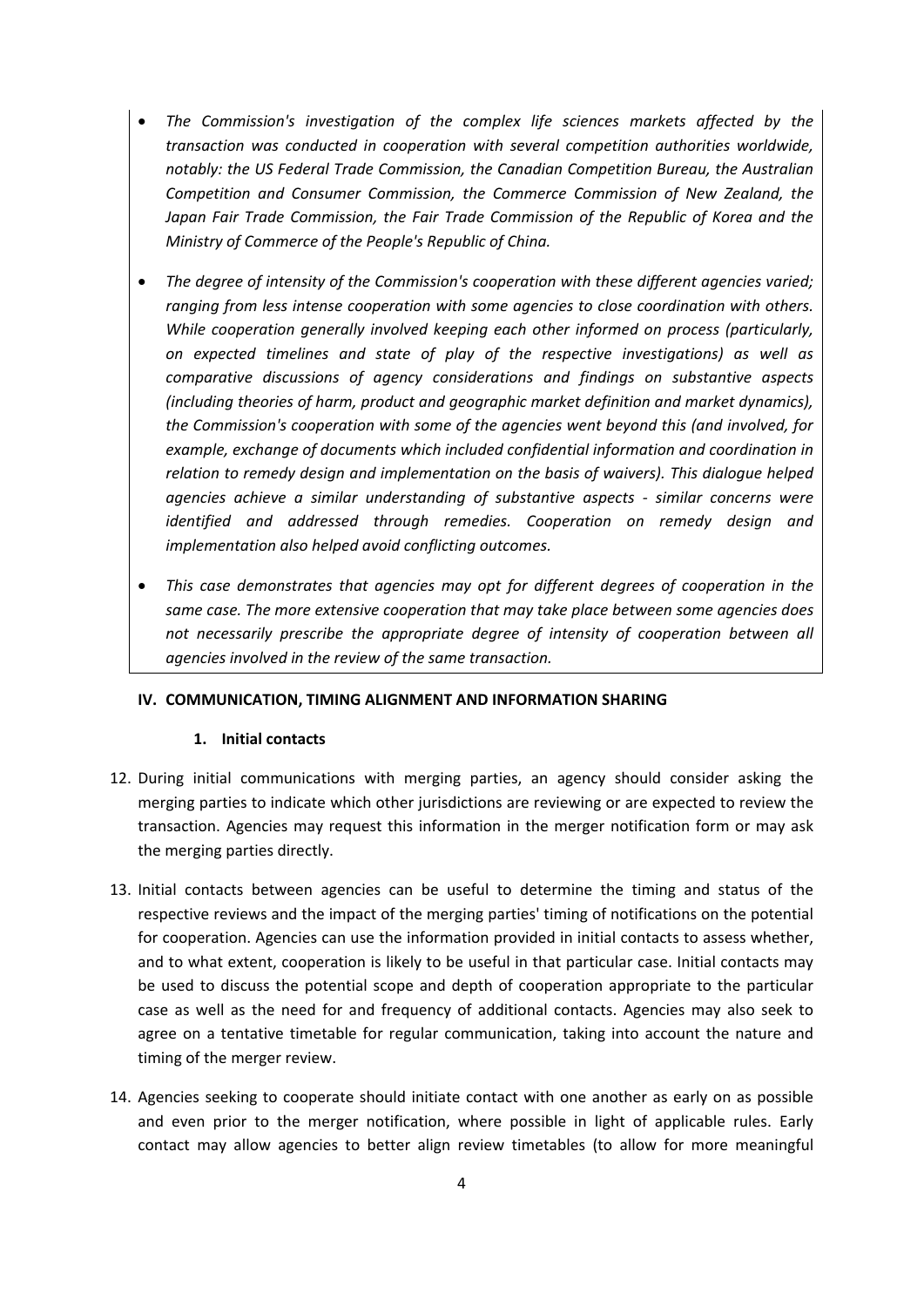discussion among agencies at key stages of their respective investigations). Early contact may also allow for investigative efficiencies which may result from early discussion and development of theories of harm as well as from coordinated approaches to the collection and discussion of evidence.

15. Agencies may find it useful to make initial contacts through the liaison officers listed in the ICN's Framework for Merger Review Cooperation.<sup>12</sup> Agencies may choose to designate a specific contact person at their agency with the responsibility for coordinating cooperation in individual cases.

# **2. Further communication among agencies**

- 16. Particularly in the types of cases described in paragraph 7 above, it may be helpful for agencies to communicate at regular intervals throughout their respective procedures and, in particular, at key decision-making stages. Communication at key decision-making stages may help to avoid conflicting outcomes as regards the substantive assessment and remedies.
- 17. Key stages when communication may be beneficial may include: (i) before deciding whether or not to open an in-depth investigation<sup>13</sup>; (ii) when remedies are discussed with the merging parties; (iii) prior to prohibiting or challenging a merger; and (iv) before closing an investigation.
- 18. Discussions between agencies regularly include investigative staff. Where beneficial, consultation as to investigative approaches, investigative tools and assessments may take place between the agencies' economists or agency leadership.

# *Practical example 2:*

# *Benefits of early identification of other reviewing agencies and early contacts*

*The Japan Fair Trade Commission's ("JFTC") cooperation with the US Department of Justice ("US DoJ") and the Fair Trade Commission of the Republic of Korea ("KFTC") in the ASML Holdings N.V./Cymer Inc. case:***<sup>14</sup>**

- *In this case, the JFTC obtained information that the transaction had been notified to the US DoJ, KFTC and other agencies by asking the party concerned which other jurisdictions were reviewing or were expected to review the transaction. This was done whilst the case was still in pre-notification before the JFTC. The JFTC contacted the US DoJ during the JFTC's prenotification stage and the KFTC during the JFTC's primary review. This initial contact was made by using the contact list in the ICN's Framework for Merger Review Cooperation.*
- *The JFTC exchanged information with these and other agencies on time schedules and substantive issues, such as the scope of the relevant markets. The JFTC exchanged*

 $\overline{a}$ 12 Members of the ICN Framework for Merger Review Cooperation ("Framework") are provided with agency liaison officer contact details, which are updated periodically. The Framework therefore serves to facilitate cooperation. For more information about the Framework, see: http://www.internationalcompetitionnetwork.org/uploads/library/doc803.pdf.

<sup>&</sup>lt;sup>13</sup> In jurisdictions having voluntary merger notification regimes, communication may be beneficial before deciding whether or not to investigate a merger.

<sup>14</sup> Japan Fair Trade Commission press release: http://www.jftc.go.jp/en/pressreleases/yearly-2013/may/130507.html.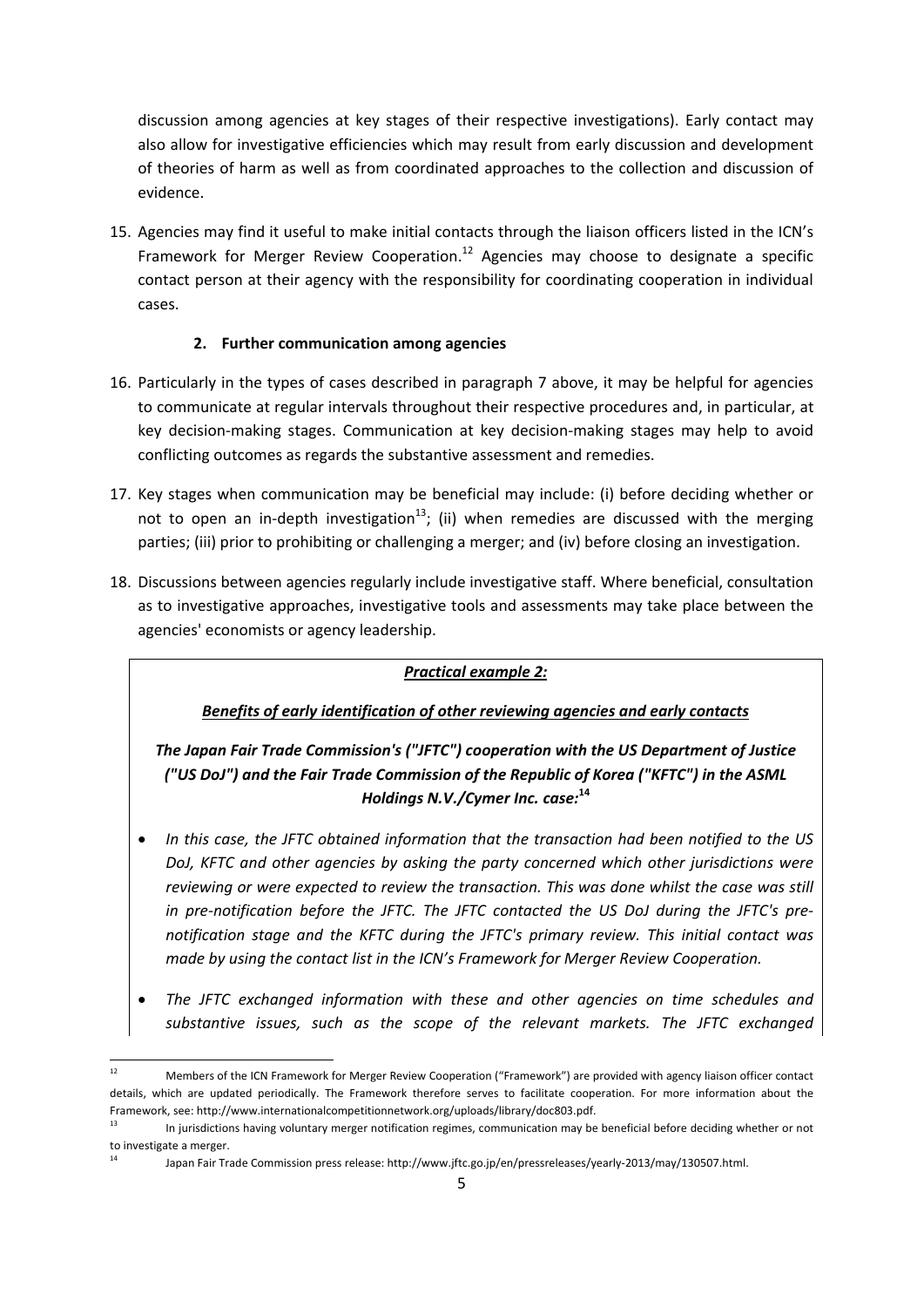*information with the agencies concerned at key stages of its investigation, such as when the parties proposed remedies or before the JFTC made the final decision.* 

• *This case demonstrates that early identification of other jurisdictions that are reviewing or are expected to review the same transaction and early contacts with those other agencies can facilitate successful cooperation at key stages of the investigation.* 

# **3. Timing alignment**

- 19. Merger reviews that are aligned at key decision-making stages may allow for more efficient investigations, more meaningful discussions between agencies and ultimately more consistent outcomes. In light of existing procedural differences in different jurisdictions, effective timing alignment does not necessarily mean that the timing of notifications has to be aligned, but rather that the timing is aligned to such an extent so as to allow for meaningful communication at key decision-making stages of the investigation.
- 20. Merging parties exercise some influence over the timing of investigations, in particular in the choice of (i) when to file required notifications, (ii) in some instances, when to respond to information requests, or (iii) whether to request or agree to investigation timeline extensions. Accordingly, merging parties can help facilitate the alignment of key decision-making stages through the timing of their notifications, through timing their response to information requests or by requesting or agreeing to timeline extensions. In seeking to facilitate timing alignment through the timing of their notifications, merging parties should also take into account the various stages of the respective reviewing agencies' processes. Meaningful cooperation can take place even if agencies are in different phases of their respective processes, including the prenotification phase (where applicable).
- 21. Agencies and merging parties should communicate about their respective timetables and, particularly in the types of cases described in paragraph 7, consider aligning timing. Agencies and merging parties could jointly discuss practical steps to achieve timing alignment through the timing of notifications, possibilities of adjusting deadlines, or other means. The specificities of the particular merger may require flexibility in developing approaches regarding the alignment of timing that are suited to the particular transaction.
- 22. Agencies should keep each other updated on their respective timetables for review. Where this is considered beneficial, agencies may consider using timing flexibility within their respective procedures to achieve greater alignment of key decision-making stages. For example, where an agency has discretion to adjust its timeline for decision, it may wish to use this flexibility to seek to coordinate with the timing of other agencies. $^{15}$
- 23. In order to facilitate timing alignment, both merging parties and agencies should retain flexibility with regard to the timing of merger notifications in different jurisdictions. Merging parties can

<sup>15</sup> See Recommended Practice X on Interagency Coordination (point C, comment 4) of the Recommended Practices for Merger Notification and Review Procedures (*"A competition agency should not delay its merger decision based on reviews pending in other jurisdictions, except where continued coordination is warranted to address common substantive or remedial issues"*).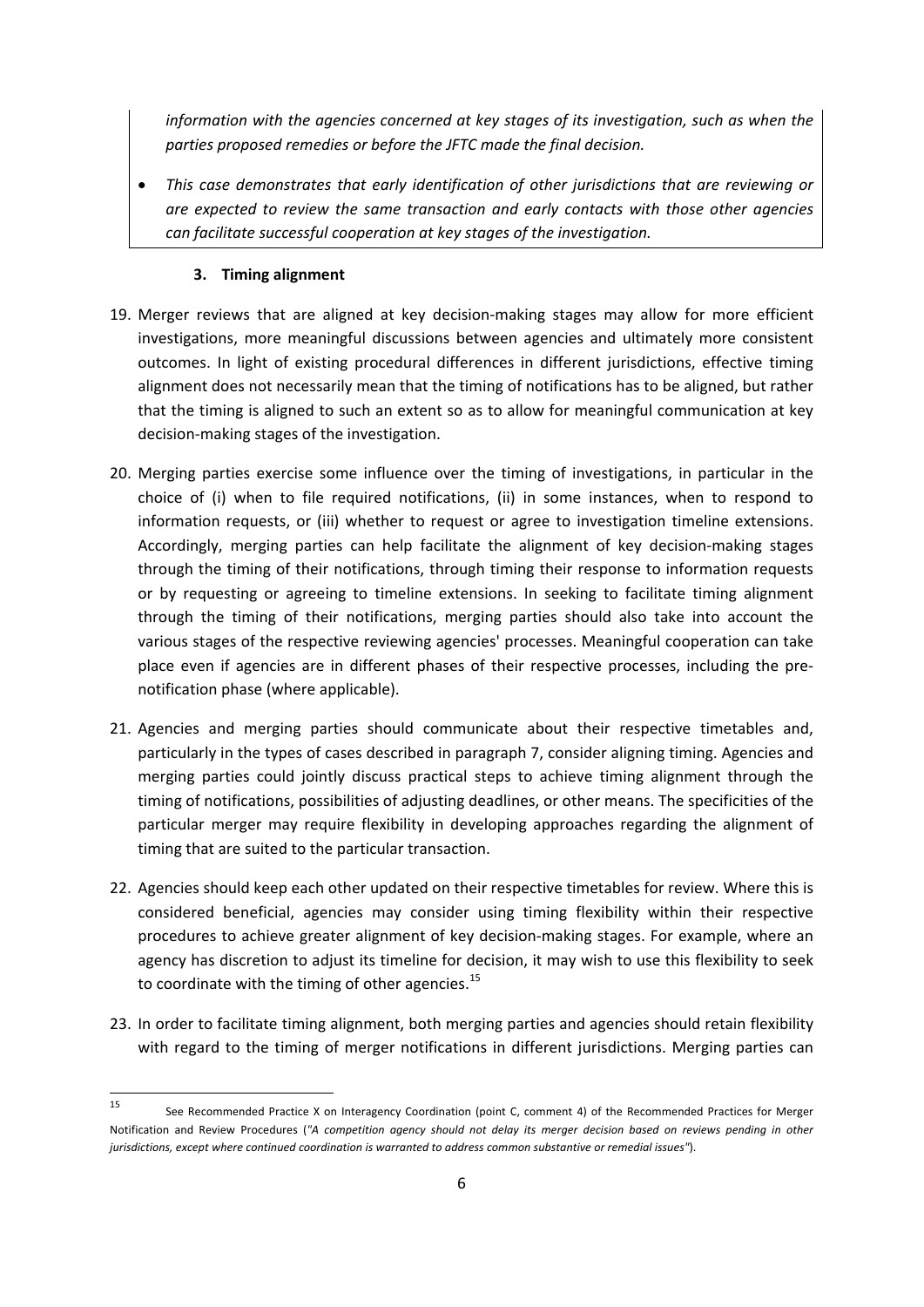maintain flexibility by avoiding provisions in their transaction agreements that require the parties to make merger notifications in some or all relevant jurisdictions within a specified period of time. Agencies can promote flexibility by not imposing deadlines for notification.<sup>16</sup>

24. Cooperation is possible even if notifications in the various jurisdictions are not coordinated. However, if the timing of notifications in various jurisdictions is such that a final decision in one jurisdiction is reached before notification has taken place in another jurisdiction, the possibility for certain types of cooperation may be limited. In such cases, it may still be beneficial for agencies to discuss theories of harm, factual findings and remedies and their implementation.

# *Practical example 3:*

# *Successful cooperation when agency investigations are in different phases of review*

*Cooperation between the European Commission ("Commission")17 and the US Department of Justice ("US DoJ")18 in the Cisco/Tandberg case:* 

- *In this case, notifications were not made simultaneously. Discussions on substantive aspects of the case between the two agencies took place during the Commission's phase-I investigation, at a time when the US DoJ had already begun an extensive investigation. Cooperation in this case allowed the two agencies to achieve a common understanding of the facts of the case and a similar orientation on substance. Importantly, it also allowed the agencies to engage in close cooperation on remedy proposals.*
- *Ultimately the Commission cleared the case by way of a phase I decision with commitments. The US DoJ concluded that the transaction was not likely to be anticompetitive taking account of the evolving nature of the videoconferencing market and the commitments that Cisco made to the Commission.*
- *The successful alignment of remedy discussions was reflected by the fact that press releases on the outcomes of the case were published by the two agencies on the same day.*

# **4. Information sharing**

- 25. Information sharing between agencies (whether orally or in writing) should be done in a manner consistent with their confidentiality obligations. An agency's commitment to protect the confidentiality of information that it receives from another agency during cooperation is a critical factor in the ability and willingness to share information.
- 26. In most jurisdictions, the consent of the merging party or third party who provided confidential information is needed to enable an agency to share that information with another agency. That

**<sup>.</sup>** See Recommended Practice III on the Timing of Notification (point B, comment 1) of the Recommended Practices for Merger Notification and Review Procedures (*"…Jurisdictions that prohibit closing until there has been an opportunity for the competition agency to review the transaction should not impose a deadline upon the parties to file notification within a specified period of time after reaching an*  agreement...Elimination of filing deadlines will also facilitate the coordination of multi-jurisdictional filings and reviews").<br><sup>17</sup> M.5669 – Cisco/Tandberg, European Commission Decision of 29 March 2010 (conditional clea

release: http://europa.eu/rapid/press-release\_IP-10-377\_en.htm.

<sup>18</sup> US Department of Justice press release: http://www.justice.gov/atr/public/press\_releases/2010/257173.htm.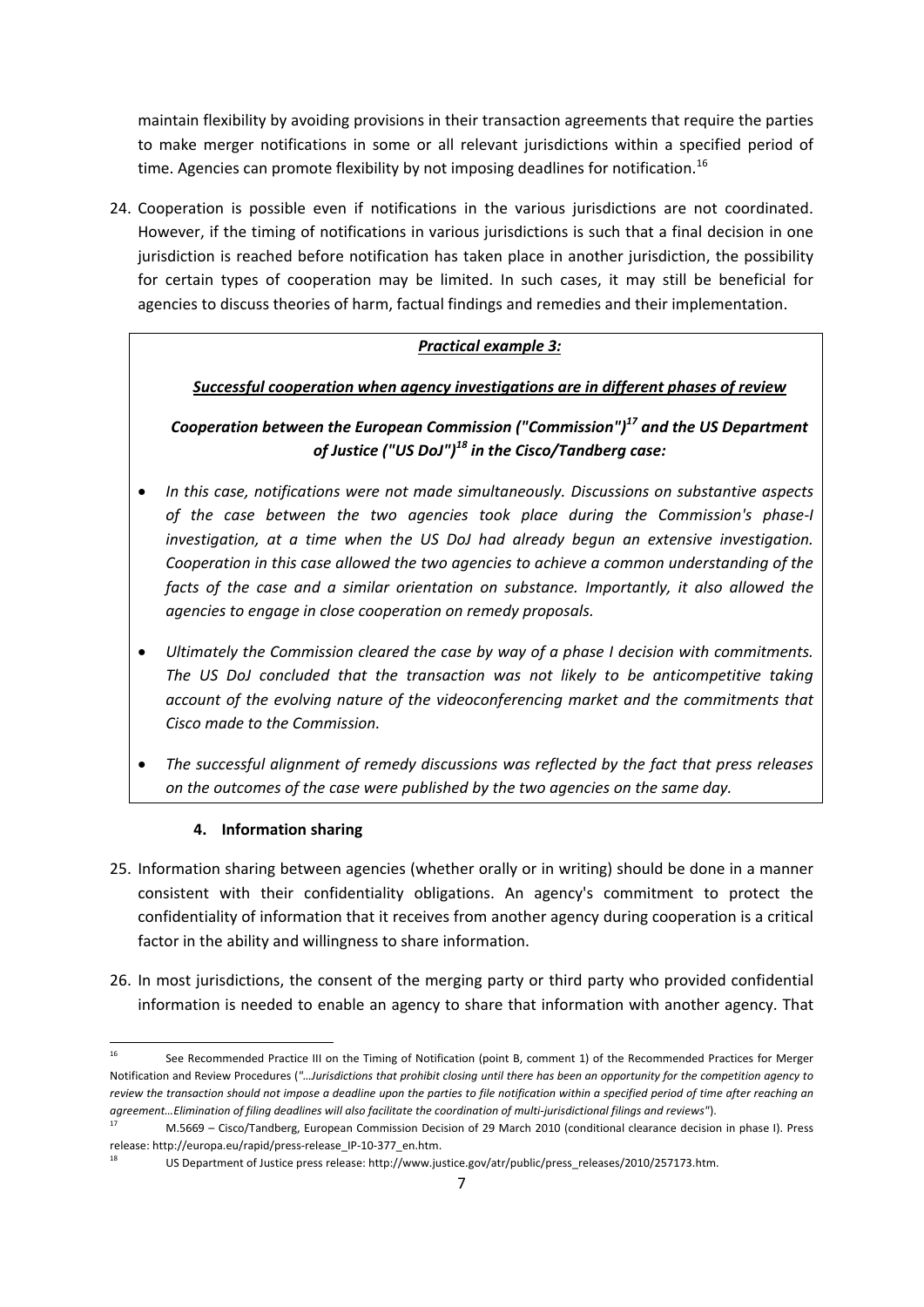consent may be granted through a waiver $19$ . For example, waivers may be needed to share certain evidence collected during the respective investigations.

- 27. Cooperation may be effective even without the use of waivers as useful communication between agencies can occur in the absence of waivers. While it may vary depending on the agency's applicable rules and confidentiality protections, types of information that can be discussed without waivers may include: (i) publicly available information regarding the industry/sector, the merging parties or third parties; (ii) non-confidential aspects of prior relevant investigations or decisions<sup>20</sup>; (iii) information regarding an agency's process (such as timing); and (iv) agency views on issues such as market definition, theory of harm and competitive effects.
- 28. Agencies should consider whether to request a waiver/s in a particular investigation. Waivers may enable more extensive cooperation as they allow for more informed, detailed discussions in relation to substantive assessment and possible remedies. Waivers are particularly useful for cooperation in the types of cases described in paragraph 7 above. In such cases, the provision of waivers is helpful early on in the review process. In some cases, waivers may allow for cooperation to commence while the case is still in the pre-notification phase in a jurisdiction. Waivers can also significantly facilitate close cooperation on remedy design and implementation and may therefore help to avoid inconsistent outcomes.
- 29. The decision as to whether to grant a waiver is at the sole discretion of the merging party or third party that provided the confidential information. Refusal to grant a waiver does not, in any way, prejudice the investigation and, as explained in paragraph 27, agencies can cooperate effectively even without the use of waivers. Transparency about applicable rules and practices on the handling of confidential information including any requirements to exchange information, any restrictions on the use of information that is shared, and the safeguards in place to maintain appropriate confidentiality protections promotes greater understanding about the process of sharing information for both agencies and parties and may serve to encourage parties to grant waivers.<sup>21</sup> Also, agencies can facilitate the granting of waivers by explaining why they may be beneficial and through the development and use of model waivers, such as the ICN Model Confidentiality Waiver.
- 30. Waivers may be drafted in such a way so as to address legitimate concerns regarding the exchange of information. For example, the merging party or third party granting the waiver could indicate in the waiver that whilst the relevant confidential information may be shared with the agency mentioned in the waiver, that information should not be shared with other third parties

 $19$ More information on waivers, as well as the ICN MWG Model Confidentiality Waiver, may be found at: http://www.internationalcompetitionnetwork.org/uploads/library/doc330.pdf.<br><sup>20</sup> In some cases it may be beneficial for agencies to discuss relevant past decisions involving the same sector as a transaction

which is currently under review by an agency even if that transaction is not under review or expected to be reviewed by the agency with the relevant past experience.

See in particular, Recommended Practice VI on the Conduct of Merger Investigations (point F, comment 3) of the Recommended Practices for Merger Notification and Review Procedures (*"Competition agencies should also establish and maintain policies pertaining to the handling of privileged materials and information in connection with exchanges of such materials and information with other competition agencies, including any exchange pursuant to a voluntary waiver. Competition agencies should promote transparency with respect to their policies and practices relating to legal privileges and related confidentiality doctrines"*).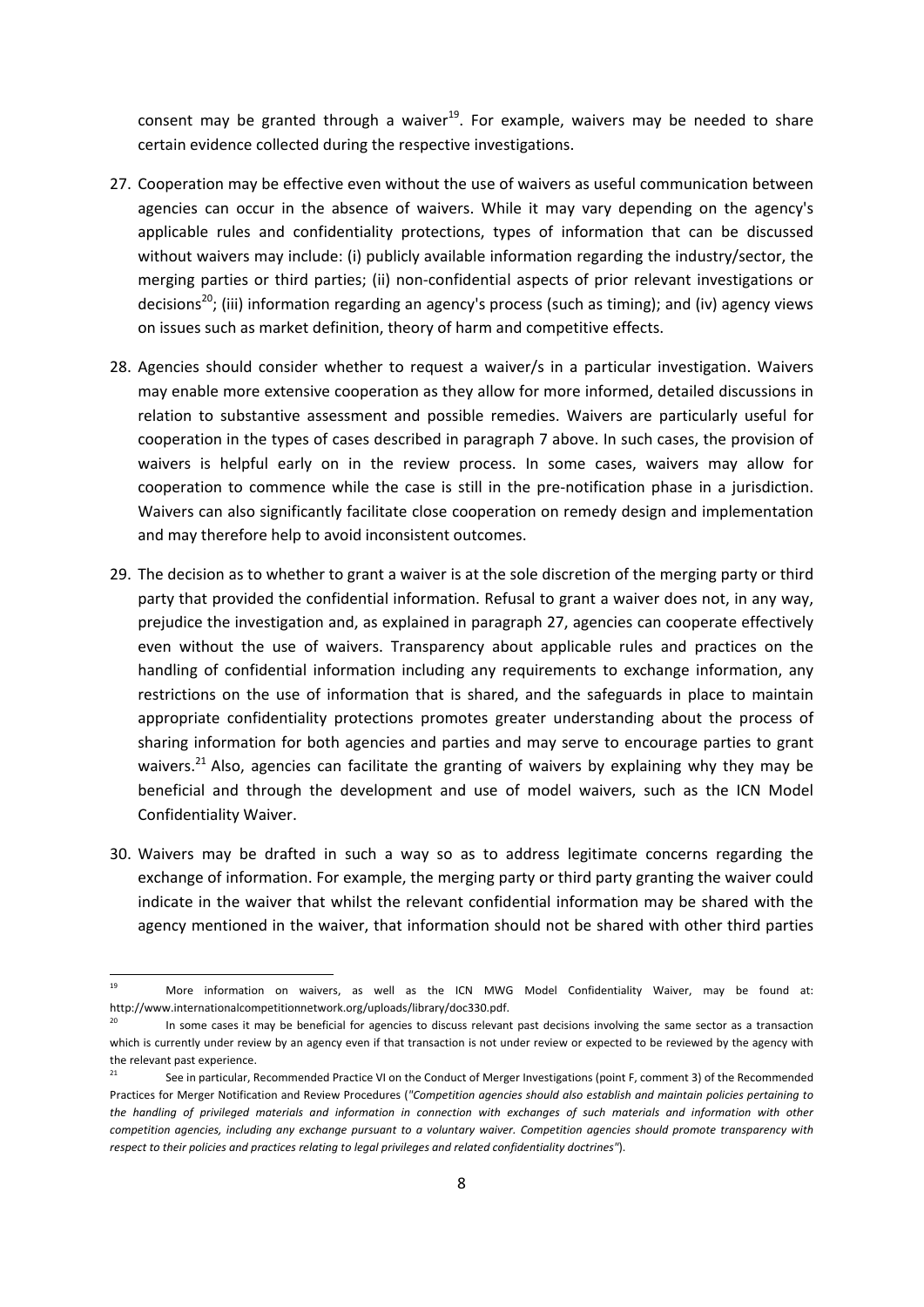or disclosed to the public. Similarly, a waiver may be tailored to address the concern that a document covered by privilege in one jurisdiction may not be privileged in another.

## *Practical example 4:*

## *Successful cooperation without the use of waivers*

### *Cooperation in the Nestle/Pfizer Nutrition case:*

*1. Cooperation between the Australian Competition and Consumer Commission ("ACCC")***<sup>22</sup>** *and the Competition Commission of Pakistan ("CCP")* 

- *Cooperation commenced between the ACCC and CCP whilst the two agencies where in different phases of their respective review of Nestle's proposed acquisition of Pfizer Nutrition: the ACCC was in its preliminary investigation stage while the CCP was already reviewing the transaction in phase II.*
- *In the absence of waivers, discussions between the ACCC and CCP were limited to nonconfidential information. Cooperation was beneficial in assisting each agency's understanding of complex markets affected by the transaction, views on the theories of competitive harm, market definition issues and the potential competitive effects of the transaction.*
- *While the market structure and positions of the merging parties in Australia and Pakistan varied considerably, the ACCC and CCP were able to discuss the product market dimension and importance of brand loyalty in each respective region and general findings on the theories of harm being investigated and analytical approaches.*
- *The experience indicated that cooperation, even in the absence of waivers, can be beneficial where one agency is at a more advanced stage of reviewing a transaction and can provide general assistance to an agency that has recently commenced investigation of the transaction. Sharing non-confidential information on key high-level findings can aid the efficiency of an agency's investigation and prompt consideration of alternative analytical approaches.*

*2. Cooperation between Chile's National Economic Prosecutor ("FNE") and the Former Mexican Federal Competition Commission*<sup>23</sup> ("CFC")

• *Cooperation between these two agencies was focused on substantive assessment and started on an informal basis, without waivers. This dialogue involved exchanges of views on market definition. This contributed to a more consistent definition of the market, a better understating of the case and more informed decision-making.* 

 $22$ 22 Australian Competition and Consumer Commission press release: https://www.accc.gov.au/media-release/accc-to-not-opposeacquisition-by-nestl%C3%A9-of-pfizer-nutrition.

<sup>23</sup> The former Mexican Federal Competition Commission also cooperated with the competition authority in Colombia.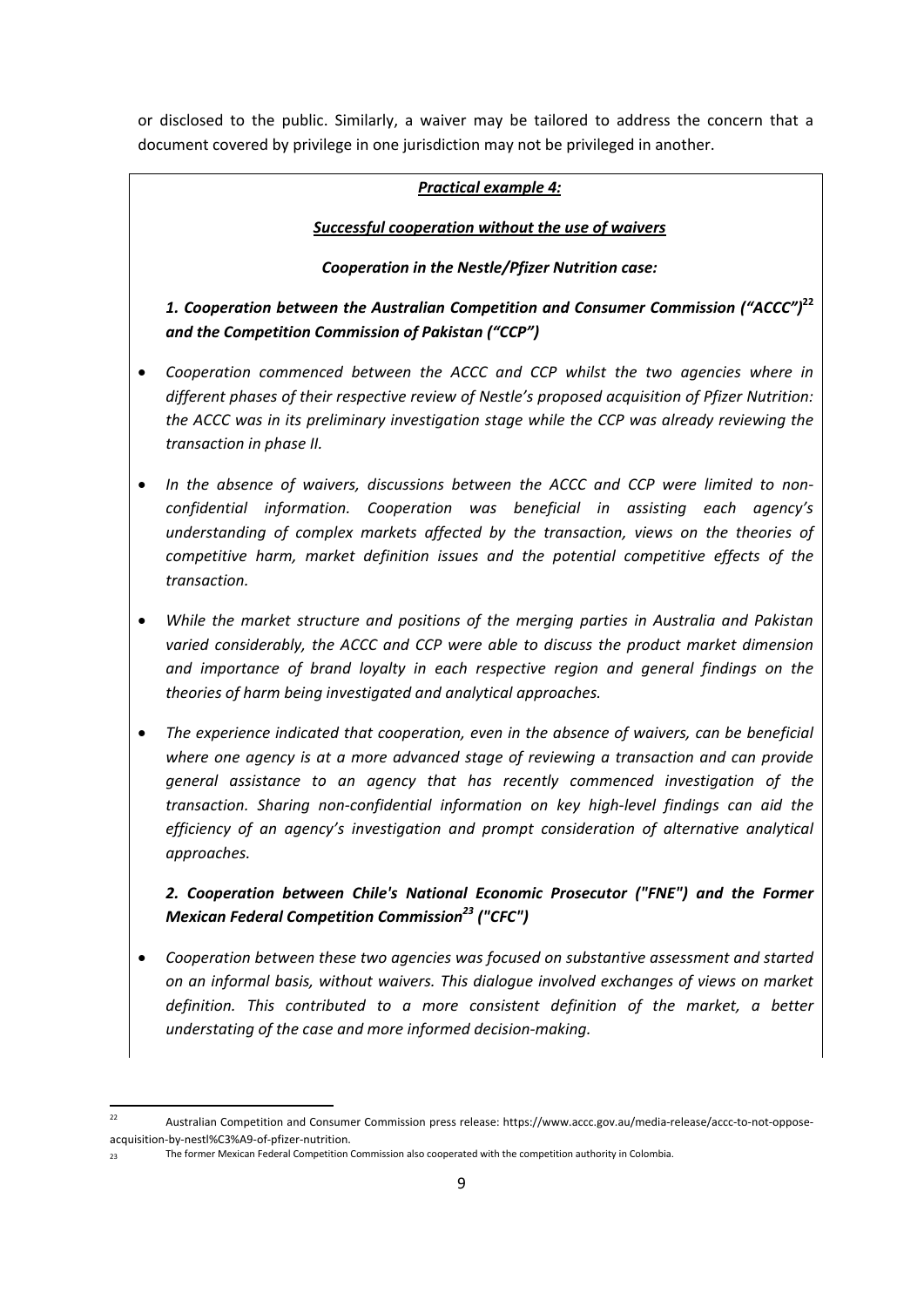• *At a later stage, both FNE and CFC requested and obtained waivers from the merging parties. These waivers enabled a more detailed discussion, particularly on factors taken into consideration for market definition as well as on the economic analysis and assessment of the anti-competitive effects of the merger.* 

#### **V. SUBSTANCE AND REMEDIES**

#### **1. Substance**

- 31. Each agency's need to cooperate on substantive issues will depend on the nature of the issues being examined. Even if the geographic scope of the markets under review is different, discussion among the agencies of the substantive assessment may be helpful as similar issues may arise in the different jurisdictions.
- 32. A comparative discussion of agencies' investigative approaches as well as comparative discussions of the assessment of evidence can inform agencies' investigations and ultimately help to avoid conflicting outcomes. If timing is not aligned, the agency whose review process is at an earlier stage could be informed from the more advanced review conducted by another agency. Relevant past investigations and cases may also be discussed.
- 33. Agencies may seek to discuss investigative planning, evidence gathering methodology, and the manner through which particular substantive aspects and the theory of harm will be investigated. Agencies may choose, for example, to discuss particular questions or share drafts of questions which they plan to ask market participants. Agencies may encourage the merging parties to coordinate their substantive submissions in order to facilitate effective cooperation, avoid duplicative work and ensure that agencies are similarly informed.
- 34. Agencies may consider using coordinated or joint investigative tools, such as coordinated or joint requests for information or interviews and joint conference calls or meetings with parties. Agencies may also coordinate and share their analytical methods or economic models. The ability of agencies to use joint investigative tools may, in particular, depend on the nature of the issues being examined in each jurisdiction and the extent of alignment of the timing of the investigations. It may also depend on whether waivers have been granted.
- 35. Discussions on substantive issues arising from the merger being investigated can potentially include: market definition, market dynamics, theories of competitive harm, economic theories and empirical evidence needed to test those theories, the potential competitive effects and efficiencies of the merger as well as potential remedies.
- 36. To the extent permitted by confidentiality rules, agencies should seek to discuss their analyses of evidence and assessments of competitive effects, including their economic analyses. Agencies may also exchange evidence such as key party documents or testimony statements in appropriate cases, to the extent allowed by confidentiality rules and waivers.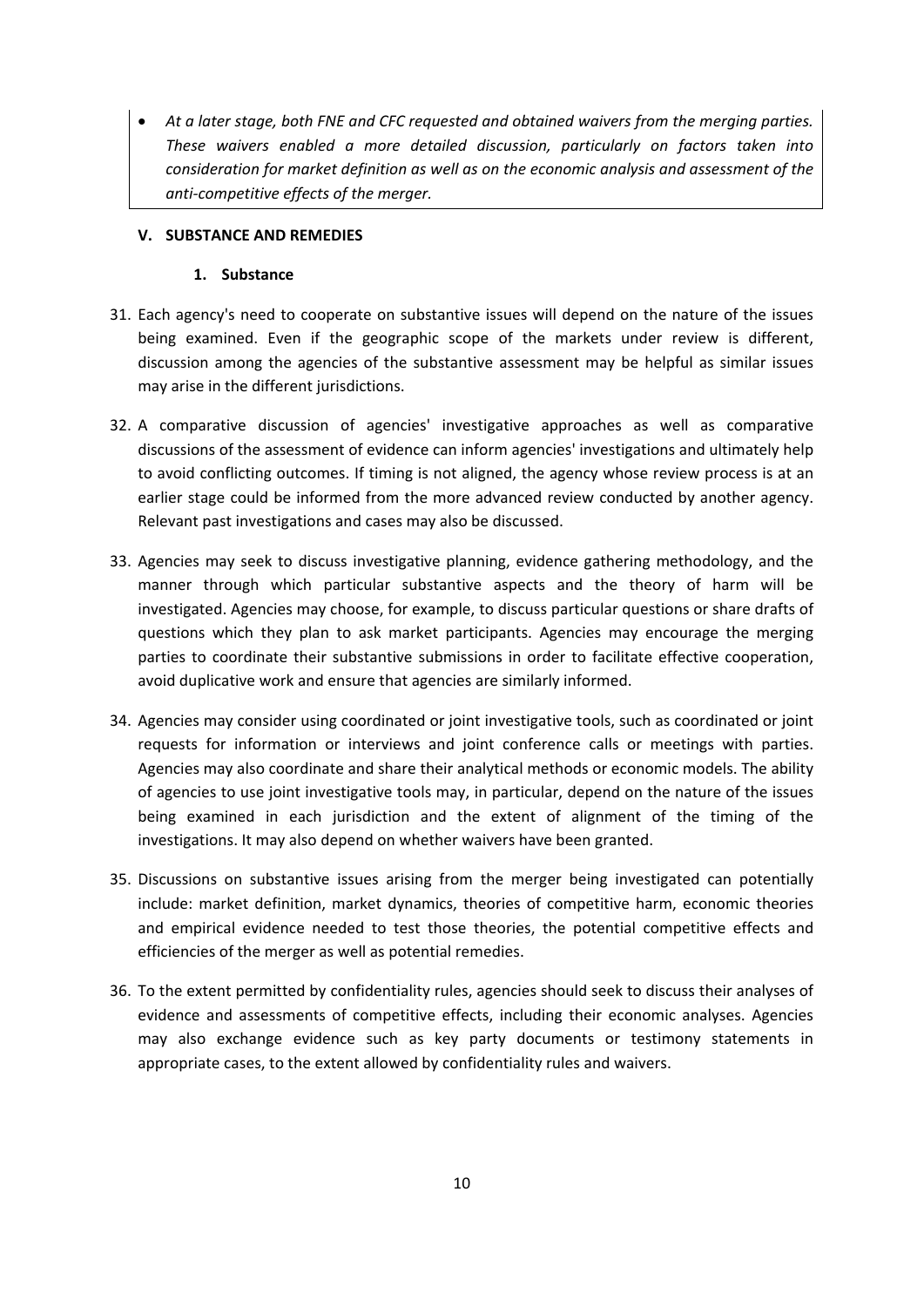# *Practical example 5:*

### *Inter-agency joint investigations can avoid unnecessary duplication of work for parties*

*The Canadian Competition Bureau's ("CCB")24 cooperation with the US Department of Justice ("US DoJ")<sup>25</sup> and the European Commission ("Commission")<sup>26</sup> in the United Technologies Corporation/Goodrich Corporation case:* 

- *The CCB cooperated closely with both the US DoJ and the Commission throughout all phases of their review. Staff of the three agencies discussed on many occasions their views on the theories of competitive harm, market definition issues and the potential competitive effects of the transaction on various product markets and shared documents relevant to their analysis of the competitive impact of the transaction. As the agencies determined that the relevant aviation product markets were mostly global in scope, their cooperative efforts intensified with the progress of their respective reviews.*
- *The three agencies jointly conducted a large number of interviews with market participants, which was of significant benefit to the CCB. As most of the volume of the assets and business activity involved in this transaction were outside of Canada, those joint market calls enabled the CCB to reach out to a number of third parties located outside of Canada. Without collaboration on this case, it might have proved challenging for the CCB to adequately engage with a number of those market participants once they had devoted time and resources with other competition agencies on the same matter.*
- *The CCB engaged with the US DOJ and the Commission in discussions related to remedies, including identifying assets to be divested.*
- *The three agencies announced their decisions on the same day.*

#### **2. Remedies**

37. Cooperation in remedy design increases the likelihood of non-conflicting remedies being accepted by agencies and minimises the risks of subsequent difficulties in implementation. For example, in remedies involving divestitures, cooperation increases the likelihood of consistency in the scope of the business to be divested and of interim relationships between the merging parties and the prospective purchaser(s). Similarly, cooperation on remedy implementation may lead to the appointment of common trustees/monitors and may increase the likelihood of agreeing on the same purchaser where remedies submitted to agencies provide for the divestiture of the same business.

<sup>24</sup> 24 Canadian Competition Bureau press release: http://www.competitionbureau.gc.ca/eic/site/cb-bc.nsf/eng/03483.html.

<sup>25</sup> US Department of Justice press release: http://www.justice.gov/opa/pr/justice-department-requires-divestitures-order-unitedtechnologies-corporation-proceed-its.

<sup>26</sup> M.6410 – UTC/Goodrich, Commission Decision of 26 July 2012 (conditional clearance decision in phase II). Press release: http://europa.eu/rapid/press-release\_IP-12-858\_en.htm.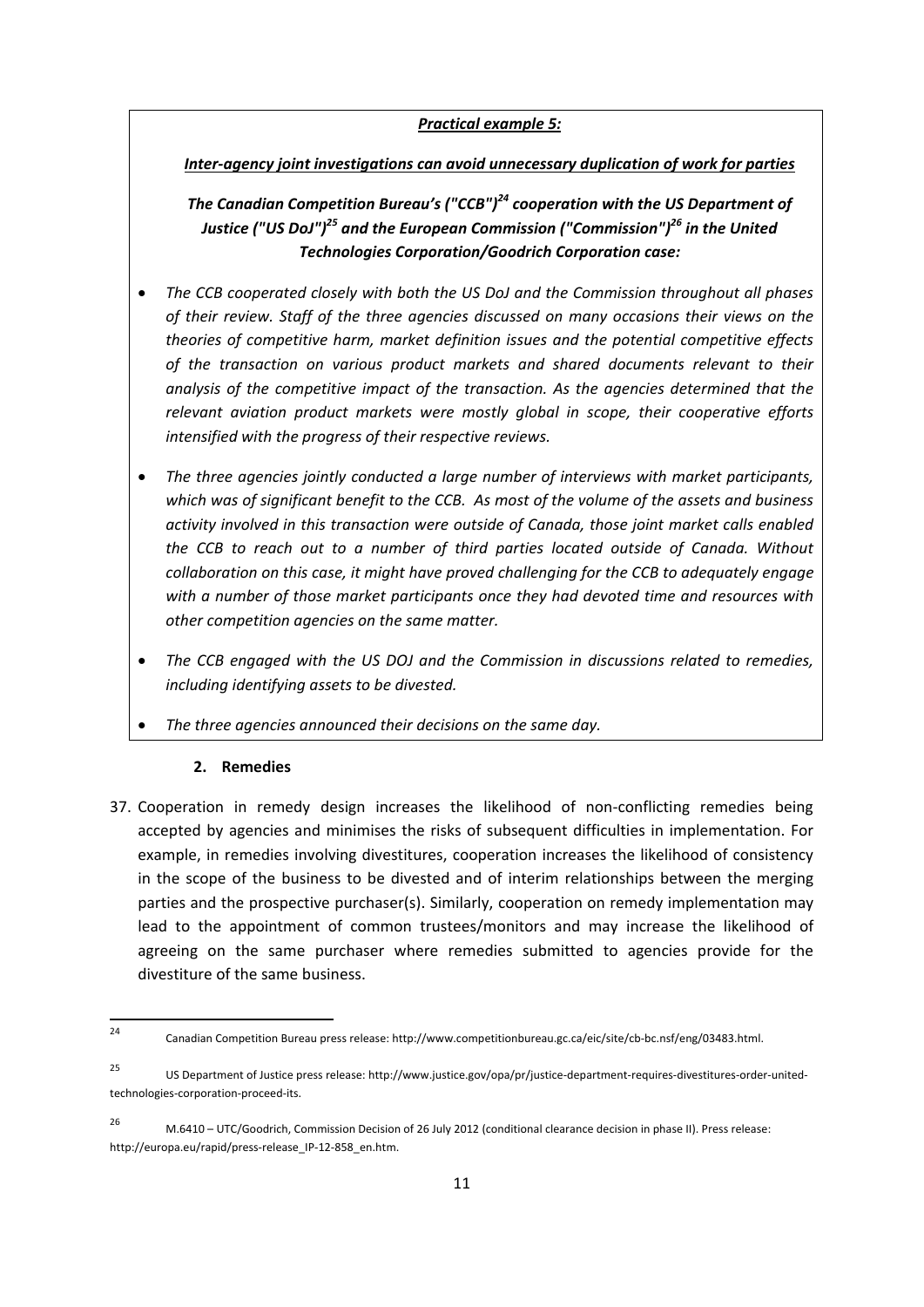- 38. The extent of cooperation on remedies will depend on the nature of the competitive concerns and remedies under consideration in each jurisdiction. Since a transaction may have different competitive effects in the various jurisdictions in which it is reviewed, remedies offered by the merging parties might not be identical in each jurisdiction.
- 39. Even in cases in which the product or geographic markets or competitive effects of the merger are not identical, remedies accepted by one jurisdiction may still have an impact on another jurisdiction. Agencies should therefore, to the extent possible, and consistent with their enforcement responsibilities, consider the impact that their remedies may have on the investigation or remedies elsewhere and strive to ensure that remedies do not impose conflicting or inconsistent obligations on the merging parties.<sup>27</sup>
- 40. The remedy process is more effective and efficient when the merging parties have facilitated cooperation throughout the investigation, for example, by helping to align timing of the substantive reviews, providing consistent information, providing waivers and coordinating remedy proposals, where appropriate. Where the overall timing of the respective agencies' investigations or other circumstances (such absence of waivers) does not allow for meaningful cooperation between agencies on the substantive assessment of the merger, it may not be possible for agencies to achieve non-conflicting or consistent outcomes in terms of remedy design and implementation.
- 41. Agencies should, to the extent possible, keep each other informed of remedies that they are considering and of related discussions with parties. Agencies should be prepared to discuss with the merging parties and other agencies the cross-border implications of the remedies under consideration.
- 42. Coordination by the merging parties of both the timing and the substance of remedy proposals (to the extent that the remedies address the same anti-competitive concerns) and purchaser proposals (for divestiture remedies) to the respective agencies: (i) promotes a common understanding by agencies of the proposed remedies; (ii) may increase the likelihood of effective cooperation and consistency regarding remedy design and implementation; (iii) may allow for joint market testing of proposed remedies; and (iv) may help to avoid unnecessary delays. In such cases it may be helpful for merging parties to keep agencies informed of remedy discussions in other jurisdictions.
- 43. Sharing of draft remedy proposals/settlement papers between agencies to the extent covered by waivers and allowed under applicable rules may also promote a common understanding of the proposed remedies and increase the likelihood of effective cooperation.

#### **2.1 Remedy design**

**.** 

44. When considering remedies, it may be helpful if agencies communicate on:

See Recommended Practice X, point E of the Recommended Practices for Merger Notification and Review Procedures (*"Reviewing agencies should seek remedies tailored to cure domestic competitive concerns and endeavour to avoid inconsistency with remedies in other reviewing jurisdictions"*).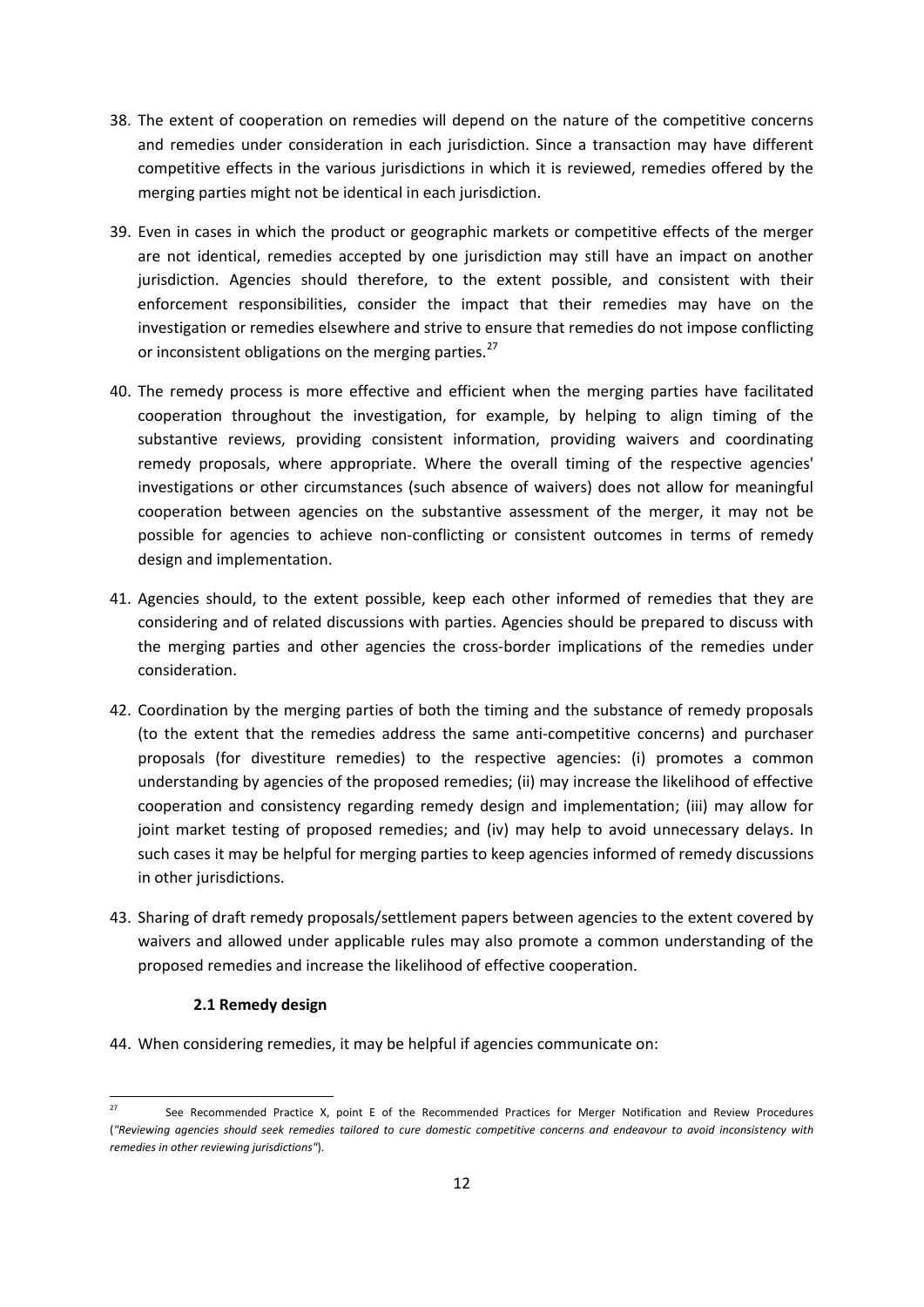(i) the anticipated type of remedies (such as a divestiture);

(ii) the potential scope of remedies (such as the divestment of a standalone business as well as the scope and duration of any transitional arrangements between the merged entity and the divestment business);

(iii) other anticipated issues related to the design of remedies, such as viability of the business proposed for divestiture and/or implementation risks (such as risks relating to the identification of a suitable purchaser) and the manner in which such risks may be addressed;

(iv) anticipated processes for implementation of the remedies (such as interim obligations for the preservation of the divestment business, the need for monitors/trustees and criteria for purchasers to be considered suitable); and

(v) key timelines for implementation (such as the timeline for merging parties to propose a purchaser for the divestment business and to effect the divestiture).

45. To the extent consistent with applicable legal frameworks and agency enforcement obligations, cooperation could in some cases enable an agency to gain sufficient comfort to clear a merger subject to the parties complying with a remedy accepted by another agency. This may occur for example in circumstances where the impact of the transaction in different jurisdictions is similar and concerns are addressed globally by the remedy accepted by a particular agency.

#### *Practical example 6:*

*Cooperation in the negotiation of remedies leading to efficient and effective outcomes for the agencies and the merging parties*

*Cooperation between the Canadian Competition Bureau ("CCB")***<sup>28</sup>** *and the US Federal Trade Commission ("US FTC")***<sup>29</sup>** *in the Nufarm Limited/A.H. Marks Holding Limited case:* 

- *Collaboration between the US FTC and CCB throughout the review was extensive. Among other things, the agencies negotiated remedies with the merging parties, and jointly contacted potential purchasers of divested assets.*
- *The CCB and the US FTC worked together to design remedies that would resolve competition concerns in Canada and in the United States. Both agencies were involved in the negotiation process that led to the formalization of the US FTC's consent decree. A unified approach to the negotiation of remedies was efficient and effective for the agencies and the merging parties.*

<sup>28</sup> 28 Canadian Competition Bureau press release: http://www.competitionbureau.gc.ca/eic/site/cb-bc.nsf/eng/03264.html. The CCB also cooperated with competition authorities in Australia and the United Kingdom.

<sup>29</sup> US Federal Trade Commission press release: https://www.ftc.gov/enforcement/cases-proceedings/081-0130/nufarm-limitedmatter. The FTC staff also cooperated with competition authorities in Australia and the United Kingdom.